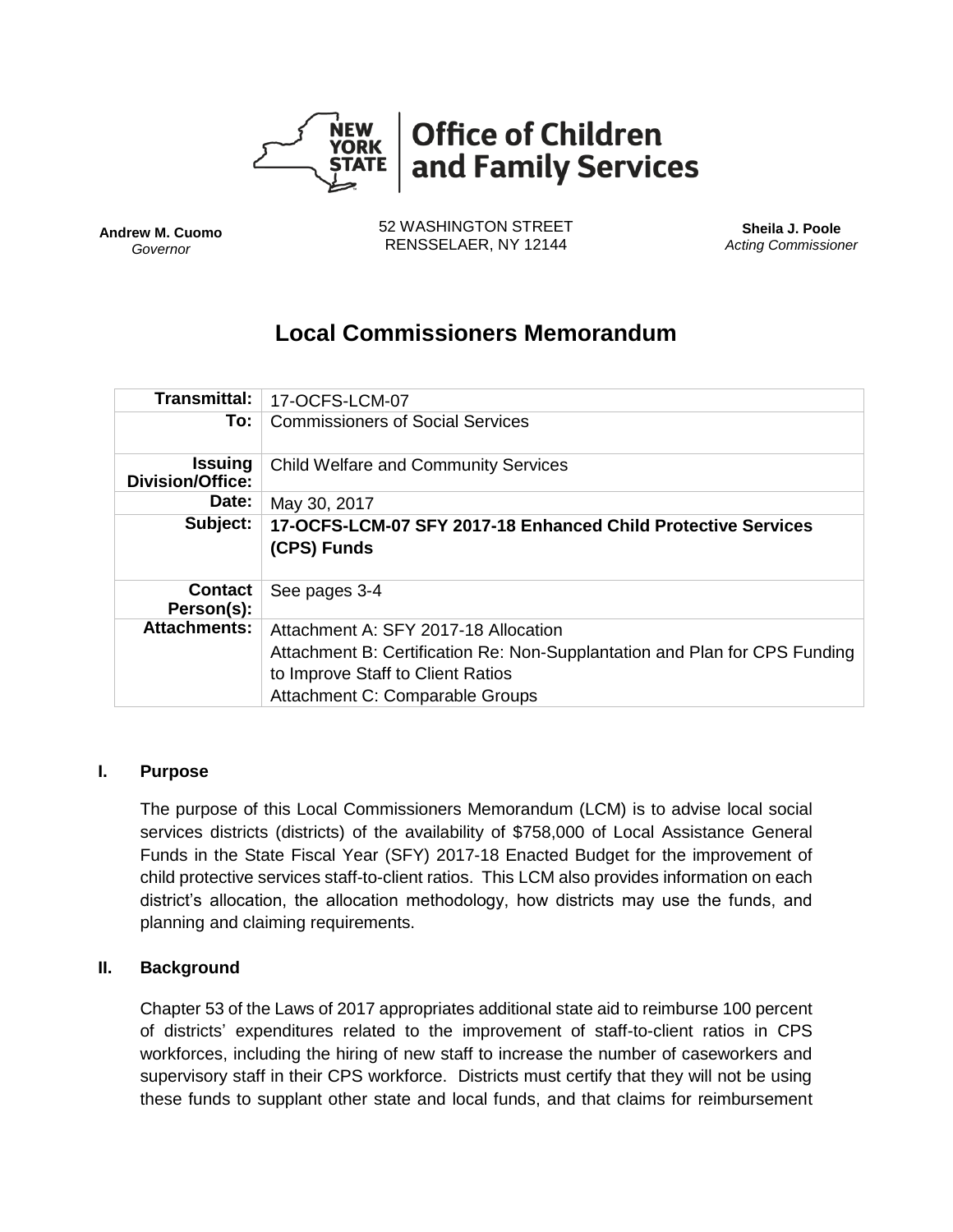under this appropriation will not be submitted for the same type and level of funds covered by any other state or locally authorized appropriations.

# **III. Program Implications**

Districts eligible to receive funds can use the funds to hire additional CPS caseworkers and/or supervisors in SFY 2017-18 or to offer overtime. These funds are intended to help districts achieve, or move closer to achieving, the recommended CPS caseload size of 15 active reports per month. The funds are also intended to bolster the supervision available to CPS caseworkers. These funds are intended to serve as an incentive, providing seed funding to encourage districts to increase their CPS staff over the long term. As such, the expectation is that any staff added by this special appropriation will be funded by regular child welfare funding mechanisms in subsequent years.

Attachment A provides the amount of funding allocated to each district. A district is qualified to receive an allocation if: 1) the percentage of caseworkers with a workload of more than 15 reports per month was 35 percent or more as of February 2017, and 2) the percentage of overdue report determinations for the district was 35 percent or more as of February 2017, as noted on the March 15, 2017, *Child Protective Performance Report.* 

If eligible, a small district will receive \$50,000, a medium district \$97,600, and a large district \$120,000. District size for this purpose is based on the comparable groups as noted in Attachment C. Comparable groups were established to permit meaningful comparison between counties with similar child welfare populations.

In order to receive the allocated funds, districts must complete Attachment B, Certification Re: Non-Supplantation and Plan for CPS Funding to Improve Staff-to-Client Ratios. Districts must indicate on the form how they will utilize these funds. Funds for hiring additional staff must only be used for the cost of salary and fringe benefits, and must be spent by March 31, 2018.

To receive the funds, districts must submit plans to their respective regional office **by June 30, 2017**, that includes the following information:

- $\bullet$  If the funds will be used to hire staff, the position(s) for which the allotted funds will be used (indicate if full time, part time or per diem) and the estimated time frame as to when the position(s) is/are expected to be approved by the necessary local government authorities, and when it is anticipated that the new staff will be hired (a letter from the chief executive officer and/or the chief elected official of the county is encouraged). OCFS's preference is for the approval and hiring to occur quickly.
- If funds will be used for overtime, the start date for the use of overtime.
- Provide the projected performance or outcome measures for: 1) the reduction in the workload of the average worker that was noted on the *Child Protective Performance Report* as of February 2017 and/or 2) the reduction of the district's percentage of overdue report determinations that was noted as of February 2017, and the time frames for the reductions.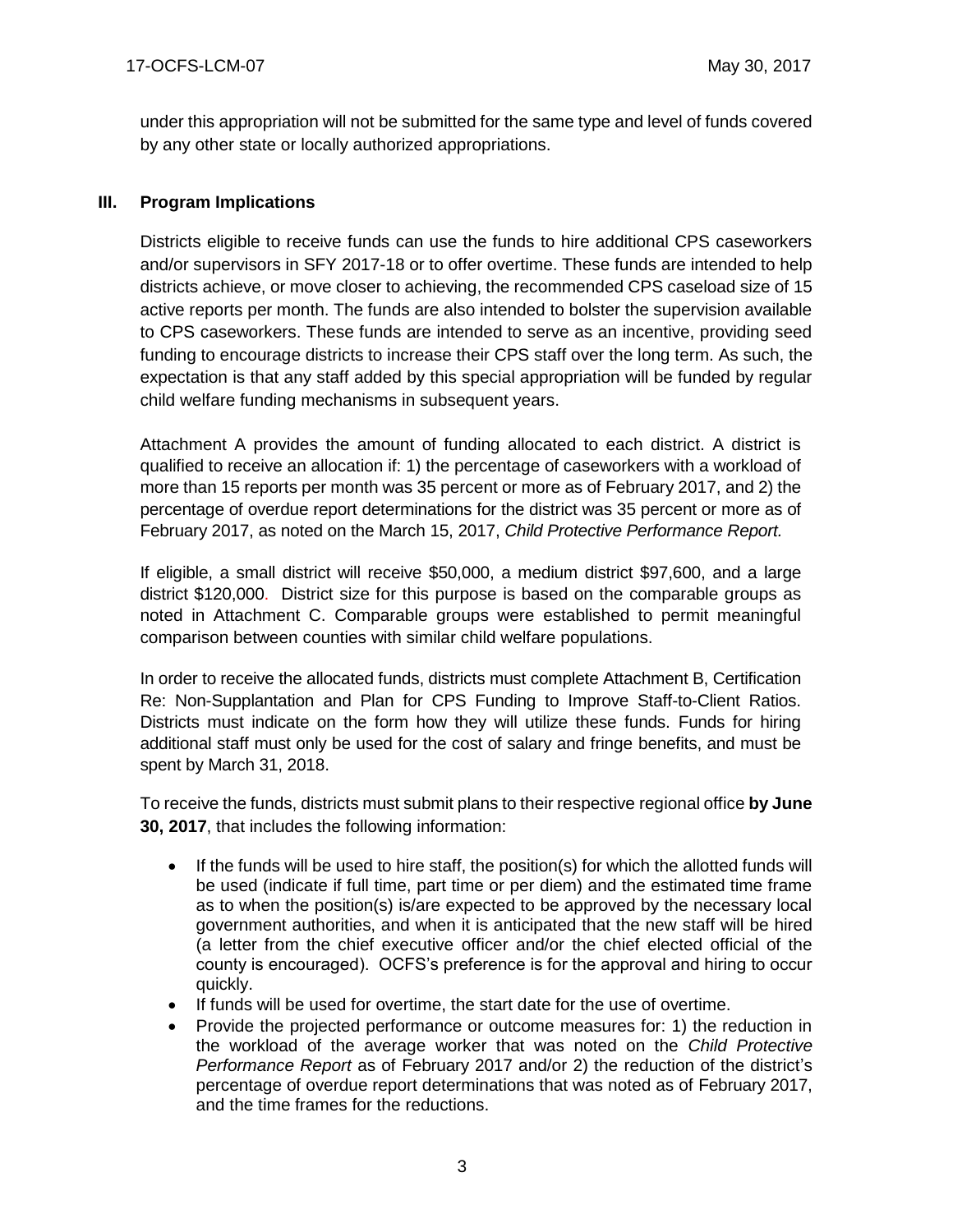Districts receiving an allocation will be required to provide by April 30, 2018, a year-end summary of their performance and progress toward meeting the target of reduced reports per caseworker and reduced overdue determinations.

# **IV. Fiscal and Claiming**

There is \$758,000 in Local Assistance General Funds in the SFY 2017-18 Budget for expenditures related to the improvement of staff-to-client ratios in the district's CPS workforce. Claims for these funds must be submitted as described below. These funds are to be used only to reimburse expenditures beginning April 1, 2017, and ending March 31, 2018. As these funds are 100 percent state reimbursed, no additional federal revenues can be claimed on expenditures reimbursed with Enhanced CPS Funds.

NOTE: The staff funded by this initiative cannot be included in the Random Moment Survey (RMS) universe for those districts in the RMS for social services programs.

Reimbursement is 100 percent state share, up to the amount of the district's allocation. These project expenditures should be claimed through the RF17 claim package for special project claiming. These costs should be identified as F17 functional costs (Other Reimbursable Programs) and reported on the Schedule D, *DSS Administrative Expense Allocation and Distribution by Function and Program* (LDSS-2347), in the F17 column in the RF2A claim package. The individual project costs should also be reported under the project label **Enhanced CPS SR11** on the LDSS-4975A *RF17 Worksheet, Distribution of Allocated Costs to Other Reimbursable Programs.* Salary and fringe benefit costs related to the Enhanced CPS Funds program may be directly charged to the RF17 claim package. Total project costs and shares should be reported on the LDSS-4975 *Monthly Statement of Special Project Claims Federal and State Aid (RF-17).* Please note that the associated Central Services (previously known as A-87 costs) are not reimbursable from state funds and, therefore, are 100 percent local share. LDSSs administrative costs are not an allowable expense under this project, but may be eligible for 62 percent state child welfare financing.

The expenditures must be made by March 31, 2018, and claims must be final, accepted in the Automated Claiming System no later than June 30, 2018. OCFS may reallocate any unspent funds from a local district to other local districts that have claims in excess of their allocation.

Instructions for the Schedule D and RF17 claim package are found in Chapters 7 and 18, respectively, of the *Fiscal Reference Manual* (FRM), Volume 3. The FRMs are available online at [http://otda.state.nyenet/bfdm/finance/.](http://otda.state.nyenet/bfdm/finance/)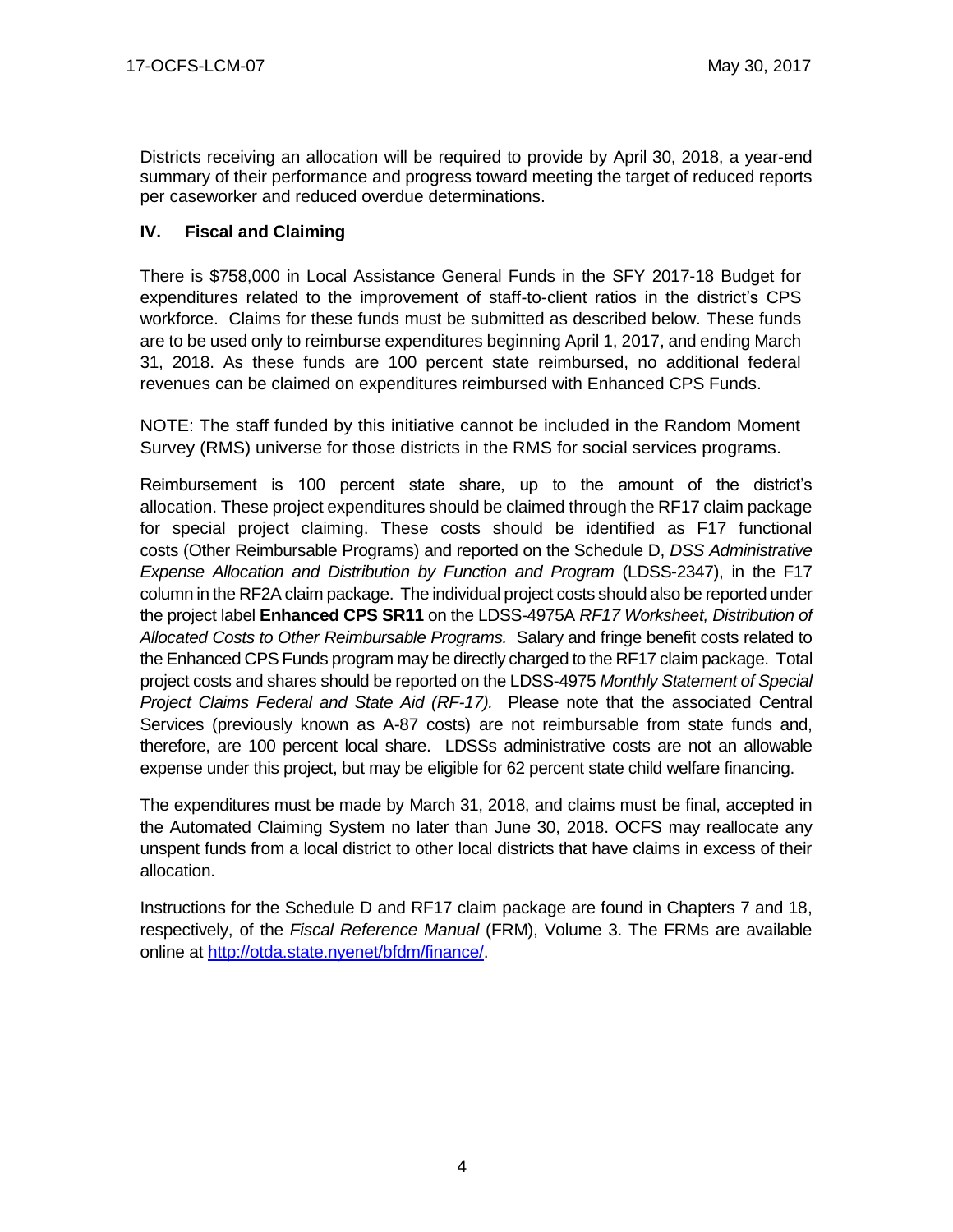# **V. Contact Persons**

Any programmatic questions should be addressed to the appropriate Division of Child Welfare and Community Services' regional office.

BRO – Amanda Darling (716) 847-4446 [Amanda.Darling@ocfs.ny.gov](mailto:Amanda.Darling@ocfs.ny.gov) RRO – Karen Buck (585) 238-8201 [Karen.Buck@ocfs.ny.gov](mailto:Karen.Buck@ocfs.ny.gov) SRO – Sara Simon (315) 423-1200 [Sara.Simon@ocfs.ny.gov](mailto:Sara.Simon@ocfs.ny.gov)<br>ARO – John Lockwood (518) 486-7078 John Lockwood@ocfs.ny. SVRO – Yolanda Désarmé (914) 708-2499 [Yolanda.Desarme@ocfs.ny.gov](mailto:Yolanda.Desarme@ocfs.ny.gov) NYCRO – Ronni Fuchs (212) 383-1788 [Ronni.Fuchs@ocfs.ny.gov](mailto:Ronni.Fuchs@ocfs.ny.gov)

 $(518)$  486-7078 [John.Lockwood@ocfs.ny.gov](mailto:John.Lockwood@ocfs.ny.gov)

Any claiming questions should be directed to:

Regions 1-4: Dan Stuhlman, (518) 474-7549 Email – [Dan.Stuhlman@otda.ny.gov](mailto:Dan.Stuhlman@otda.ny.gov)

Regions 5-6: Michael Simon, (212) 961-8250 Email – [Michael.Simon@otda.ny.gov](mailto:Michael.Simon@otda.ny.gov)

## */s/ Laura M. Velez*

## **Issued by:**

Name: Laura M. Velez Title: Deputy Commissioner Division/Office: Child Welfare and Community Services

**\_\_\_\_\_\_\_\_\_\_\_\_\_\_\_\_\_\_\_\_\_\_\_\_\_\_\_\_\_\_\_\_\_\_**

## */s/ Derek Holtzclaw*

#### **Issued by:**

Name: Derek Holtzclaw Title: Associate Commissioner for Financial Management Division/Office: Administration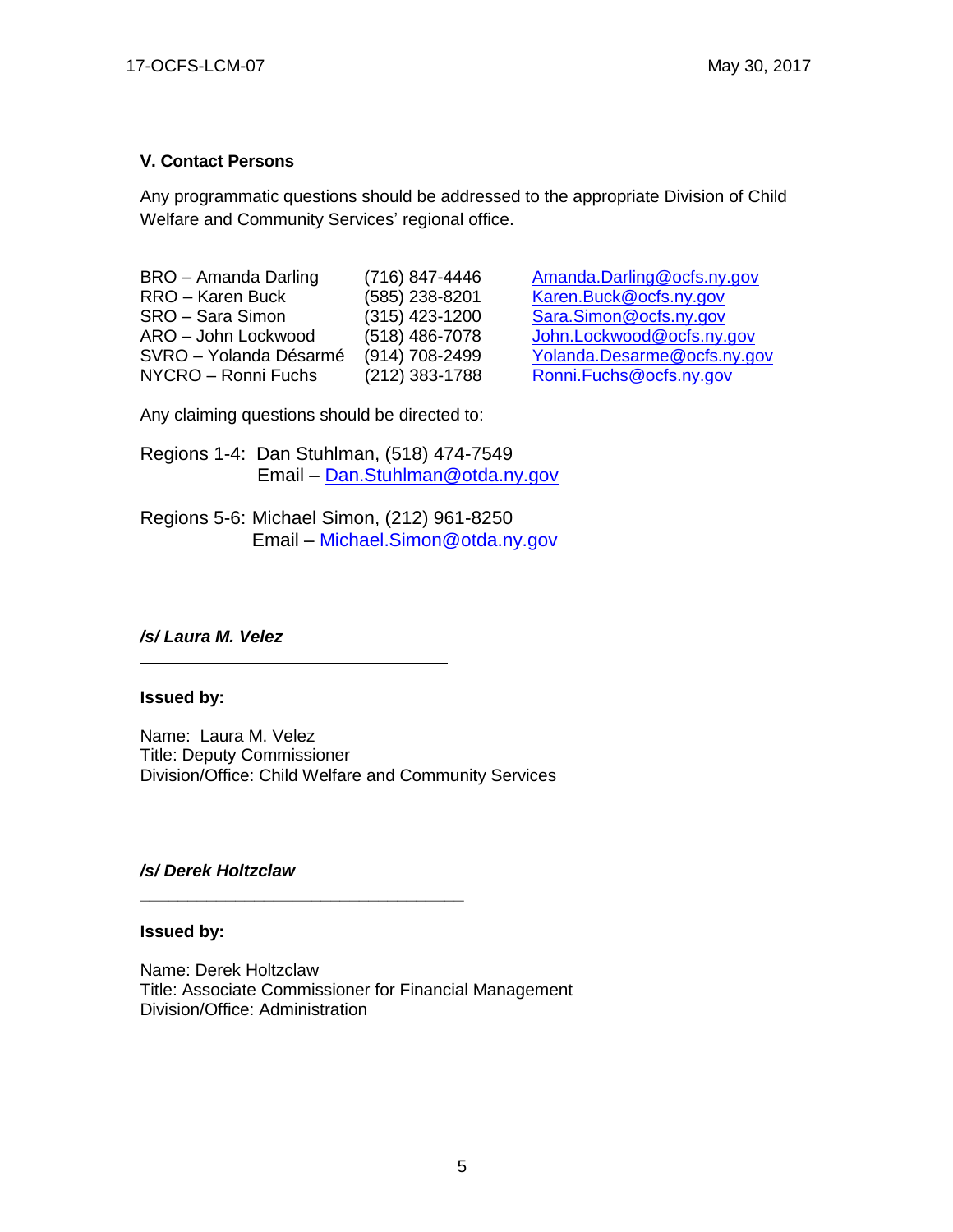#### **Attachment A**

#### **SFY 2017-18 Allocation Amounts**

| <b>District</b> | <b>Allocation</b> |  |  |
|-----------------|-------------------|--|--|
| Albany          | \$120,000         |  |  |
| Clinton         | \$97,600          |  |  |
| Montgomery      | \$50,000          |  |  |
| Otsego          | \$50,000          |  |  |
| Rensselaer      | \$97,600          |  |  |
| Schenectady     | \$97,600          |  |  |
| Steuben         | \$97,600          |  |  |
| Sullivan        | \$97,600          |  |  |
| Wyoming         | \$50,000          |  |  |
| Total           | \$758,000         |  |  |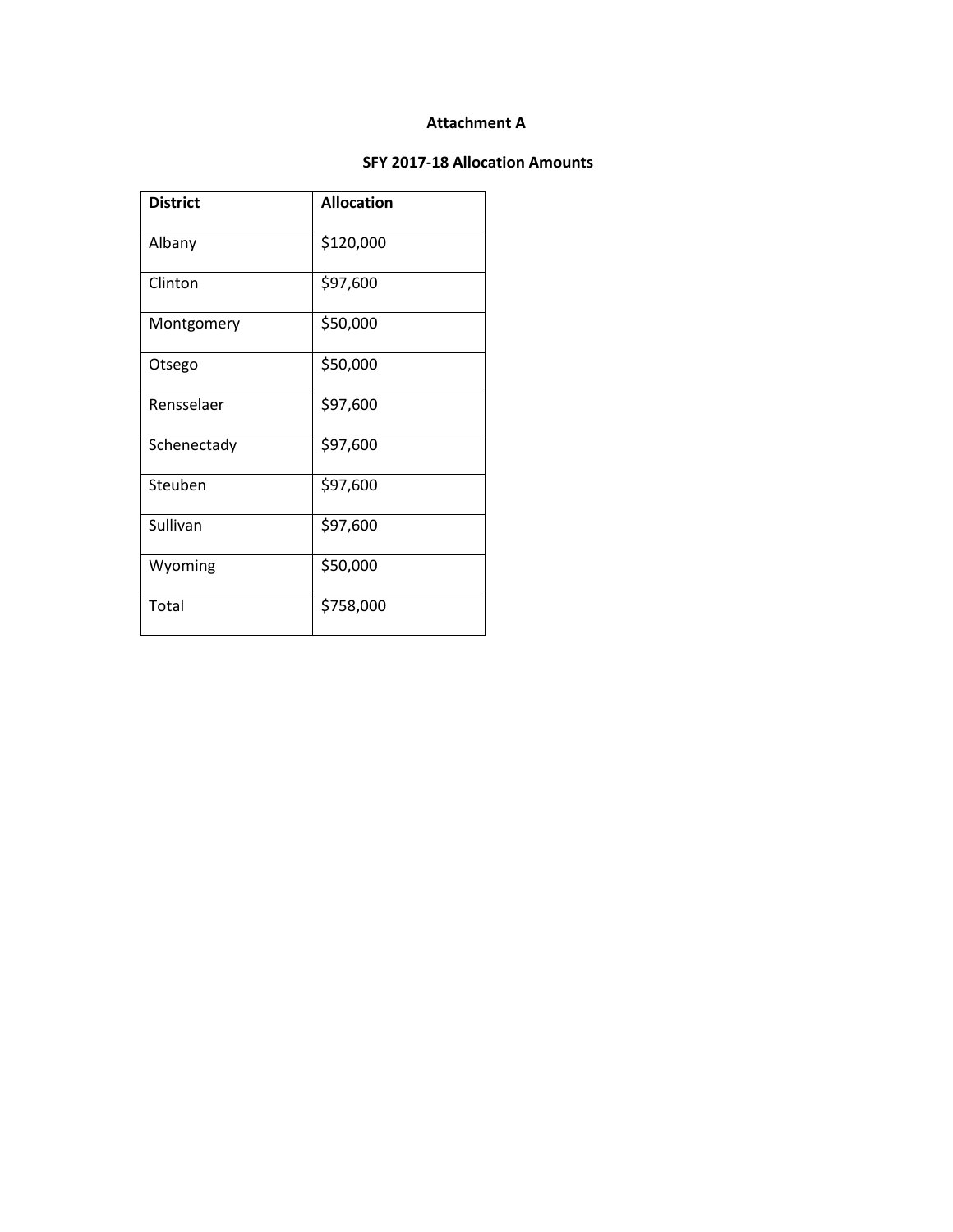## **Attachment B**

# **Certification Re: Non-Supplantation and Plan for CPS Funding to Improve Staff-to-Client Ratios (due by June 5, 2017)**

This is to certify that This is that the social services district will use the allocation of these funds authorized by Chapter 53 of the Laws of 2017 in the amount of  $\$$ to improve staff-to-client ratios in the local district child protective services workforce.

Such funds will not be used to supplant any other state or local funds. Claims for reimbursement under this appropriation will not be submitted for the same type and level of funding covered by any other state or locally authorized appropriation, except to fund expenditures to continue or expand activities that were funded with the SFY 2017-18 appropriation enacted for this purpose.

#### **Plan for use of funds**: (check all that apply)

 $\Box$  Hiring one or more new child protective services caseworkers

 $\Box$  Hiring one or more new child protective services supervisors

□ Overtime for one or more child protective services caseworkers

□ Overtime for one or more child protective services supervisors

**Narrative explanation** – **Please describe your plan for overtime and hiring staff, including projected start and end dates, and how you will plan to sustain the staff hired through this funding.**

Complete the targeted performance measures noted below that the social services district expects to realize as a result of these funds.

Number of workers with more than 15 reports as of 2/28/17 was \_\_\_\_\_\_\_\_\_\_\_\_\_\_\_\_\_\_

**Goal -** Number of workers with more than 15 reports as of 2/28/18 will be \_\_\_\_

Percent of reports with overdue determinations as of 2/28/17 was

**Goal -** Percent of reports with overdue determinations as of 2/28/18 will be

**Signature and Title:**

\_\_\_\_\_\_\_\_\_\_\_